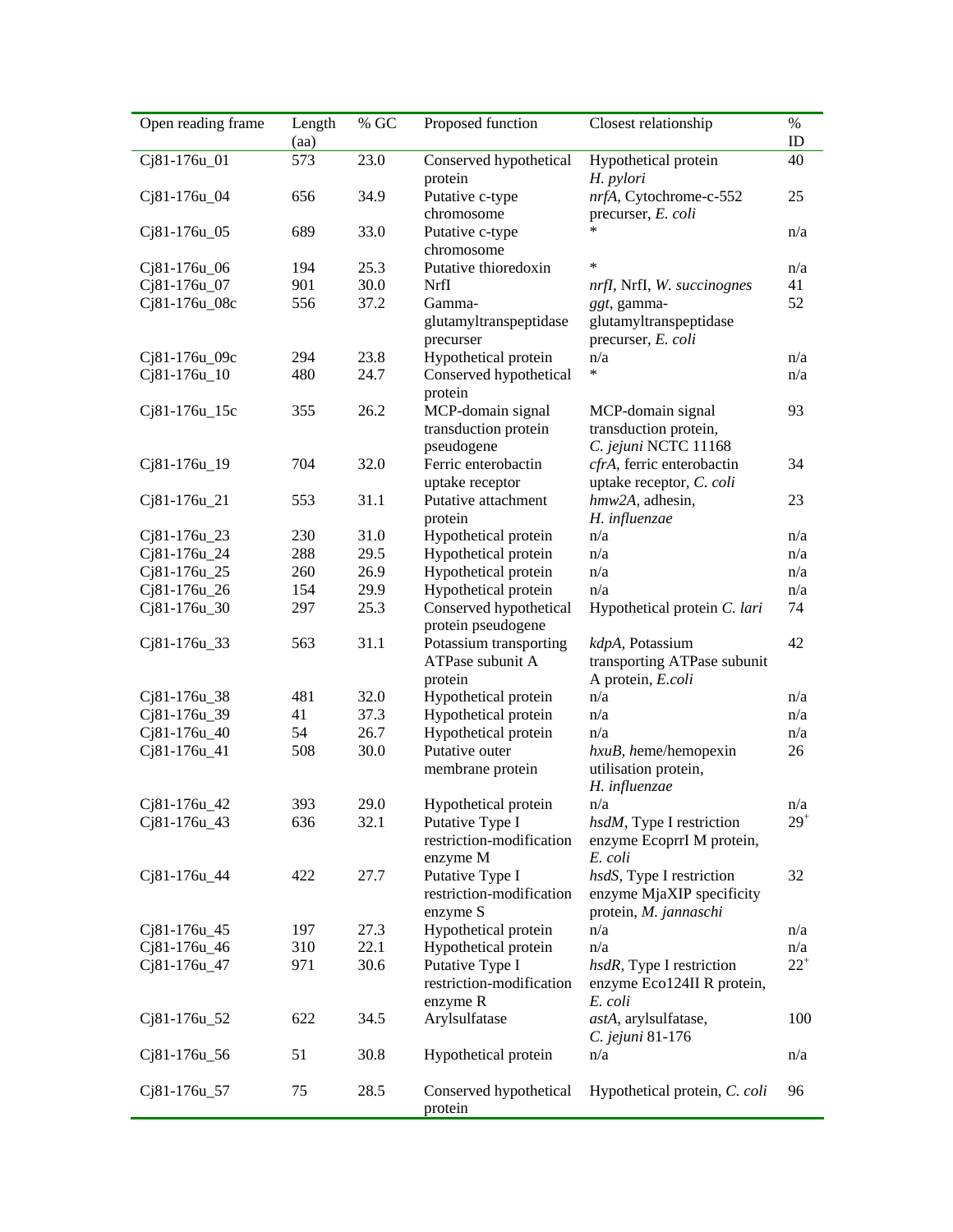| Cj81-176u_58    | 119  | 28.1 | Conserved hypothetical   | Hypothetical protein C. coli  | 100      |
|-----------------|------|------|--------------------------|-------------------------------|----------|
|                 |      |      | protein                  |                               |          |
| Cj81-176u_59c   | 43   | 22.0 | Hypothetical protein     | n/a                           | n/a      |
| Cj81-176u_60c   | 294  | 34.1 | Hypothetical protein     | n/a                           | n/a      |
| Cj81-176u_61c   | 174  | 37.5 | Hypothetical protein     | n/a                           | n/a      |
| Cj81-176u_62c   | 40   | 27.6 | Hypothetical protein     | n/a                           | n/a      |
| Cj81-176u_63c   | 371  | 33.8 | Hypothetical protein     | n/a                           | n/a      |
| Cj81-176u_64c   | 150  | 32.9 | Hypothetical protein     | n/a                           | n/a      |
| Cj81-176u_67    | 553  | 31.2 | Putative attachment      | hmw2A, adhesin,               | 23       |
|                 |      |      | protein                  | H. influenzae                 |          |
| Cj81-176u_70c   | 360  | 30.0 | Putative MFS (Major      | Inner membrane protein,       | 30       |
|                 |      |      | Facilitator              | E.coli                        |          |
|                 |      |      | Superfamily) transport   |                               |          |
|                 |      |      | protein pseudogene       |                               |          |
| Cj81-176u_72    | 206  | 31.6 | Oxidoreductase           | frxA, NADPH-flavin            | 31       |
|                 |      |      |                          | oxidoreductase, H. pylori     |          |
| Cj81-176u_98    | 247  | 30.0 | Putative                 | vatD, streptogramin A         | 32       |
|                 |      |      | acetyltransferase        | acetyltransferase, E. faecium |          |
| Cj81-176u_112c  | 298  | 24.7 | Putative SAM domain      | *                             | n/a      |
|                 |      |      | containing               |                               |          |
|                 |      |      | methyltransferase        |                               |          |
| Cj81-179u_113   | 239  | 28.6 | putative                 | aacC4, aminoglycoside         | 30       |
|                 |      |      | aminoglycoside           | acetyltransferase, E. coli    |          |
|                 |      |      | acetyltransferase        |                               |          |
| Cj81-176u_115   | 455  | 26.6 | Hypothetical protein     | n/a                           | n/a      |
| Cj81-176u_122   | 136  | 31.4 | Hypothetical protein     | n/a                           | n/a      |
| Cj81-176u_139   | 73   | 20.3 | Hypothetical protein     | n/a                           | n/a      |
| Cj81-176u_140   | 93   | 22.0 |                          | *                             | n/a      |
|                 |      |      | Putative plasmid         |                               |          |
|                 |      |      | stabilisation system     |                               |          |
|                 |      |      | protein                  |                               |          |
| Cj81-176u_142   | 1011 | 35.6 | Putative secreted serine | Extracellular serine protease | $21^{+}$ |
|                 |      |      | protease                 | precursor, S. marcescens      |          |
| $Cj81-176u_144$ | 479  | 33.3 | Anaerobic                | dcud, C4-dicarboxylate        | 38       |
|                 |      |      | dicarboxylate            | transporter dcuD, E. coli     |          |
|                 |      |      | transporter              |                               |          |
| Cj81-176u_164c  | 566  | 22.2 | Putative                 | *                             | n/a      |
|                 |      |      | glycosyltransferase      |                               |          |
| Cj81-176u_165c  | 569  | 25.6 | Putative                 | cpsIVJ, putative              | 32       |
|                 |      |      | glycosytransferase       | glycosyltransferase, S.       |          |
|                 |      |      |                          | agalactiae                    |          |
| Cj81-176u_166c  | 493  | 23.8 | Putative                 | cpsVJ, S. agalactiae          | 38       |
|                 |      |      | glycosyltransferase      |                               |          |
| Cj81-176u_167c  | 401  | 25.0 | Putative                 | rfal, lipopolysaccharide 1,3- | 27       |
|                 |      |      | glycosyltransferase      | galactosyltransferase, S.     |          |
|                 |      |      |                          | typhimurium                   |          |
| Cj81-176u_168c  | 603  | 21.9 | Putative sugar           | Putative glycosyltransferase, | 99       |
|                 |      |      | transferase              | C. jejuni ATCC 43456          |          |
| Cj81-176u_169c  | 723  | 22.7 | Putative sugar           | Putative glycosyltransferase, | 100      |
|                 |      |      | transferase              | C. jejuni ATCC 43456          |          |
| Cj81-176_177c   | 282  | 23.6 | Hypothetical protein     | n/a                           | n/a      |
| Cj81-176u_178c  | 425  | 24.3 | Putative ATP/GTP         | Putative ATP/GTP-binding      | 38       |
|                 |      |      | binding protein          | protein, B. cereus            |          |
| $Cj81-176u_180$ | 774  | 35.0 | DMSO reductase chain     | dmsA, DMSO reductase          | 50       |
|                 |      |      | A                        | chain A, E.coli               |          |
| Cj81-176u_181   | 218  | 36.7 | DMSO reductase chain     | dmsB, DMSO reductase          | 53       |
|                 |      |      | B                        | chain B, E. coli              |          |
|                 |      |      |                          |                               |          |